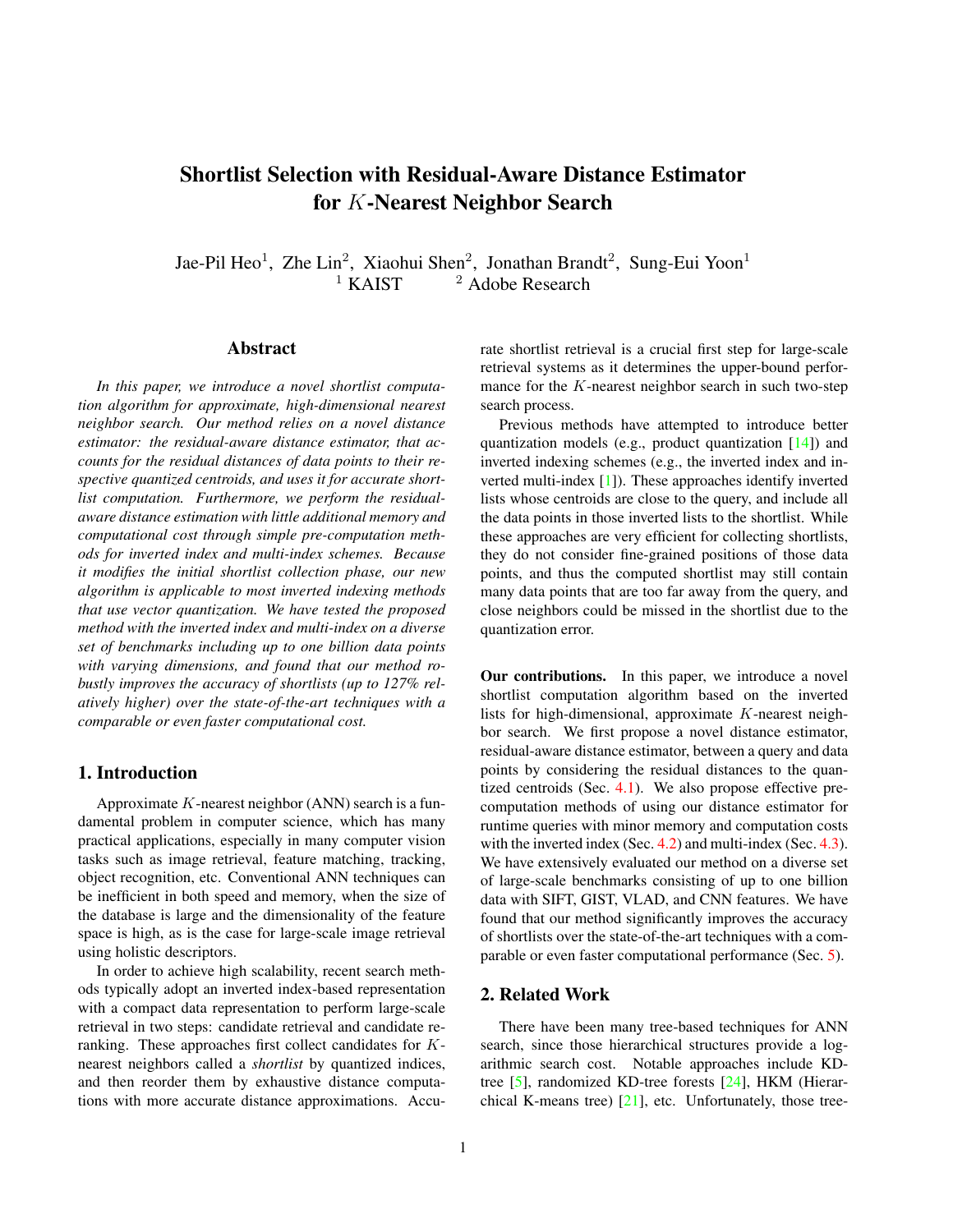<span id="page-1-2"></span>based methods provide less effective indexing for largescale high-dimensional data.

Designing inverted indexing structures based on vector quantization is a popular alternative to the tree-based approaches. In such methods, the index for a data point is defined by its cluster centroid in high-dimensional data, and the data point is assigned to the nearest cluster according to the distance to the centroid. Jégou et al.  $[14]$  $[14]$  have applied vector quantization to the approximate nearest neighbor search problem. Inverted multi-index [\[1\]](#page-8-1) has been proposed to use product quantization [\[14\]](#page-8-0) to generate the index. The technique can acquire a large number of clusters without incurring a high computational overhead in indexing and search. Ge et al. [\[7\]](#page-8-5) have optimized the inverted multi-index technique by reducing the quantization error based on their prior optimization framework [\[6\]](#page-8-6), and they mostly used two dimensional index using two subspaces. Iwamura et al. [\[13\]](#page-8-7) have proposed a bucket distance hashing scheme that uses higher-dimensional multi-index to increase the number of indices to cover the database size, and a shortlist retrieval method specialized to their indexing method. Xia et al. [\[27\]](#page-8-8) have proposed the joint inverted index that defines multiple sets of centroids for higher accuracy.

At a high level, the aforementioned methods based on vector quantization have been mostly focused on reducing the quantization error. In other words, they have designed more accurate vector quantization methods by increasing the number of centroids or optimizing the subspaces. While these prior techniques show high accuracy, they are mainly designed and evaluated for one nearest neighbor search, i.e., 1-NN. In contrast, our goal is to develop an accurate shortlist retrieval method for K-nearest neighbor search, where  $K$  can be large (e.g. 100, and 1000), which is useful for large-scale visual search in practice. Furthermore, these prior works are mostly evaluated on SIFT [\[20\]](#page-8-9) and GIST [\[23\]](#page-8-10) descriptors, but are not evaluated against very high-dimensional (e.g., 8K) and recent image descriptors such as VLAD [\[15\]](#page-8-11) or deep convolutional neural network (CNN) features [\[18\]](#page-8-12).

Once a shortlist is selected, the data in the shortlist is re-ranked based on exhaustive distance computations. It is impractical to use raw vectors of the data due to the consequent high computational and memory cost. Hence there have been a lot of techniques to represent data as compact codes. Those compact data representations provide benefits to both of computational and memory costs. There are two popular approaches, hashing and product quantization. Examples of hashing techniques include LSH [\[12,](#page-8-13) [4,](#page-8-14) [19\]](#page-8-15), spectral hashing  $[26]$ , ITQ  $[8]$ , and etc.  $[9, 16, 10]$  $[9, 16, 10]$  $[9, 16, 10]$  $[9, 16, 10]$  $[9, 16, 10]$ . Examples of quantization-based methods include PQ [\[14\]](#page-8-0), transform coding  $[2]$ , OPQ  $[6]$ , and etc.  $[17, 22]$  $[17, 22]$  $[17, 22]$ . Regardless of distance computation methods used in these techniques, the performance of overall retrieval systems is highly dependent on the accuracy of the shortlist computed by indexing schemes. In this paper, we propose a shortlist method that can be used with different indexing schemes to improve the overall accuracy without incurring a high computational overhead.

## <span id="page-1-1"></span>3. Background

We explain the background of computing shortlists with an inverted indexing scheme.

Suppose that an inverted file consists of  $M$  inverted lists,  $L_1, ..., L_M$ . Each inverted list  $L_i$  has its corresponding centroid  $c_i \in \mathbb{R}^D$ . In general, the centroids are computed by the  $k$ -means clustering algorithm  $[15]$ . Given a database  $X = \{x_1, x_2, ..., x_N\}$ , each item  $x \in X$  is assigned to an inverted list based on the nearest centroid index computed by a vector quantizer  $q(x)$ :

$$
q(x) = \operatorname*{argmin}_{c_i} d(x, c_i),
$$

where  $d(\cdot, \cdot)$  is the Euclidean distance between two vectors. Each inverted list  $L_i$  contains data points whose nearest centroid is  $c_i$ :

$$
L_i = \{x | q(x) = c_i, x \in X\} = \{x_1^i, ..., x_{n_i}^i\}.
$$

When processing a query  $y$ , a shortlist S is first identified to be a set of candidate search results, whose size is T. To collect  $T$  data items from the inverted file, inverted lists are traversed in the order of increasing distance to the centroids  $d(y, c_i)$ . Once the shortlist S is prepared, the items in S are re-ranked by exhaustive distance evaluations with either the original data or their compact codes. The problem that we address in this paper is identifying an optimal shortlist  $S \subset X$ , which maximizes the recall rate for retrieval.

# 4. Our Approach

In this section, we first explain our distance estimator, followed by its applications to the inverted index and multiindex schemes for handling large-scale search problems.

## <span id="page-1-0"></span>4.1. Residual-Aware Distance Estimator

In the conventional approach, the residual distance from the data point x to its corresponding centroid  $q(x)$  is omitted. In this paper, we propose a more accurate distance estimator by taking the residual distance into account. We denote this residual distance as  $r_x$ :

$$
r_x = d(x, q(x)).
$$

Similarly, we denote the distance between a query  $y$  and the quantized data  $q(x)$  as  $h_{y,x}$ :

$$
h_{y,x} = d(y, q(x)).
$$

The exact squared distance between a query  $y$  and a data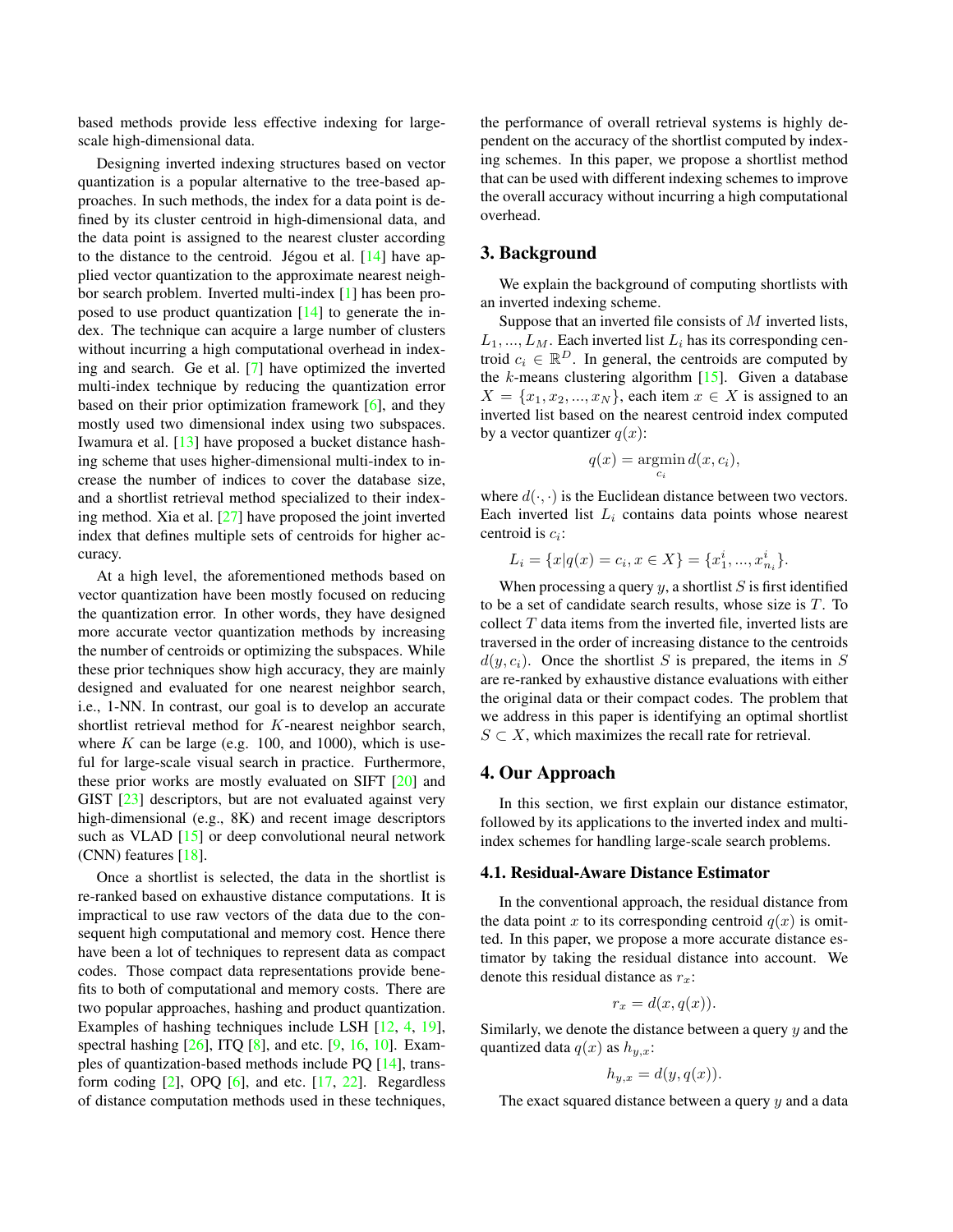<span id="page-2-3"></span>item  $x$  can be written as the following according to the law of cosines:

$$
d(y,x)^2 = h_{y,x}^2 + r_x^2 - 2h_{y,x}r_x \cos \theta
$$
  
=  $h_{y,x}^2 + r_x^2(1 - \frac{2h_{y,x}}{r_x} \cos \theta),$  (1)

where  $\theta$  is the angle between two vectors of  $y - q(x)$  and  $x - q(x)$ .

While the term  $1 - \frac{2h_{y,x}}{r}$  $\frac{u_{y,x}}{r_x}$  cos  $\theta$  depends on specific x and y, we approximate the exact distance by treating this term as a constant  $\alpha_K$ . The reason is to constrain the distance estimator to have a factorized representation in terms of  $h_{y,x}^2$ depending on y, and  $r_x^2$ , which is independent from y, for efficiency. This results in our residual-aware distance estimator:

<span id="page-2-1"></span>
$$
\hat{d}(y,x)^2 = h_{y,x}^2 + \alpha_K r_x^2,\tag{2}
$$

where  $\alpha_K$  is a constant value within the range [0, 1]. Shortlists computed by the residual-aware distance estimator (Eq. [2\)](#page-2-1) with  $\alpha_K = 0$  is identical to those of the conventional approach.

Note that two random vectors are highly likely to be orthogonal or near-orthogonal in a high-dimensional space [\[3,](#page-8-24) [11\]](#page-8-25) and the orthogonality holds better with increasing dimensionality. As a result, we use 1 as the default value of  $\alpha_K$  instead of zero. The distance estimator with  $\alpha_K = 1$ , however, is likely to overestimate distances, when two vectors of  $y - q(x)$  and  $x - q(x)$  are not perfectly orthogonal.

To mitigate the overestimation problem of our distance estimator, we train  $\alpha_K$  depending on the target number of true neighbors,  $K$ , that we aim to search for. For our training process, we first randomly choose  $N_s$  data  $\{s_1, ..., s_{N_s}\}$ from the database  $X$ , and compute  $K$ -nearest neighbors for each sample,  $s_i$ . Let us denote  $n_j^i$  as the  $j^{th}$  nearest neighbor of the training sample  $s_i$ . We could compute an average  $\alpha_K$  from this set of nearest neighbor data, but it can result in over-fitting. To avoid the over-fitting issue, we also randomly select another  $K$ (=the target number of true neighbors) different data points for each  $s_i$ , denoted by  $\{m_1^i, ..., m_K^i\}$ . We then train  $\alpha_K$  value with a simple equation that computes the average value from those two different data sets:

$$
\alpha_K = \frac{1}{2KN_s} \sum_{i=1}^{N_s} \left( \sum_{j=1}^K f(s_i, n_j^i) + \sum_{j=1}^K f(s_i, m_j^i) \right), \quad (3)
$$

where

$$
f(y,x) = 1 - \frac{2h_{y,x}}{r_x} \cos \theta = \frac{d(y,x)^2 - h_{y,x}^2}{r_x^2}.
$$

While training  $\alpha_K$  values, we ignore any sample that is the cluster centroid itself (i.e.,  $x = q(x)$ ), to avoid the zero denominator. Since limited numbers of  $K$  are commonly used such as  $K = 1, 50, 100$ , or 1000 in practice, we can precompute  $\alpha_K$  for a discrete set of K parameters. When we need to use a new  $K$  value that is untrained, we can simply use the default value 1 for  $\alpha_K$  or linearly interpolated  $\alpha_K$ based on precomputed neighboring parameters. In practice, using  $\alpha_K$  values computed by this training process shows up to 20% higher accuracy over the default value  $\alpha_K = 1$ .

## <span id="page-2-0"></span>4.2. Inverted Index

We first explain our method with the inverted index scheme. We introduce a simple lookup table precomputation method that enables an effective and efficient way of our distance estimator for accurate shortlist computation.

#### 4.2.1 Lookup Table Precomputation

In order to compute a shortlist according to our distance estimator (Eq. [2\)](#page-2-1), we need to have the distances from data points to their corresponding cluster centroids, e.g.,  $r_x$  =  $d(x, q(x))$  and  $h_{y,x} = d(y, q(x))$  in Eq. [2,](#page-2-1) in runtime. Unfortunately, computing such distances on-the-fly is impractical due to its computational cost and memory overhead. Furthermore, the data points are encoded into compact codes so we cannot even access the original values of those data.

To overcome these issues, we propose an efficient lookup table-based method. Our distance estimator (Eq. [2\)](#page-2-1) consists of two decoupled variables  $h_{y,x}$  and  $r_x$ . Since  $r_x$  is independent from a query, we can precompute those values and retrieve them in run-time. However, storing those values requires an additional memory overhead, i.e., 4 bytes for each item. Instead, we propose to use a lookup table that only contains the number of data items whose  $r<sub>x</sub>$  belongs to a certain range, which yield a negligible storage/memory overhead. In the following, we explain the details of the look-up table construction method.

During the inverted file construction stage, we first prepare data points,  $x_j^i$ , for each inverted list,  $L_i$ , and then sort them in the non-decreasing way according to the distance between  $x_j^i$  and its centroid,  $c_i$ . Next, we compute the global minimal and maximal squared distances in the database as the following:

$$
R_m = \min d(x, q(x))^2, R_M = \max d(x, q(x))^2.
$$

We then uniformly partition the range  $[R_m, R_M]$  of those squared distances into Z intervals, each of which has a  $\Delta R$ span:  $\Delta R = (R_M - R_m)/Z$ . We denote the j-th boundary value of Z different intervals to be  $R_j$ , i.e.,  $R_j = R_m +$  $j\Delta R$ .

We finally define each entry of a lookup table,  $W(i, j)$ , to memorize the number of data points in the inverted list  $L_i$ , whose squared distances to the centroid are less than  $R_j$ as follows:

<span id="page-2-2"></span>
$$
W(i,j) = |\{x|d(x,c_i)^2 < R_j, x \in L_i\}|,\tag{4}
$$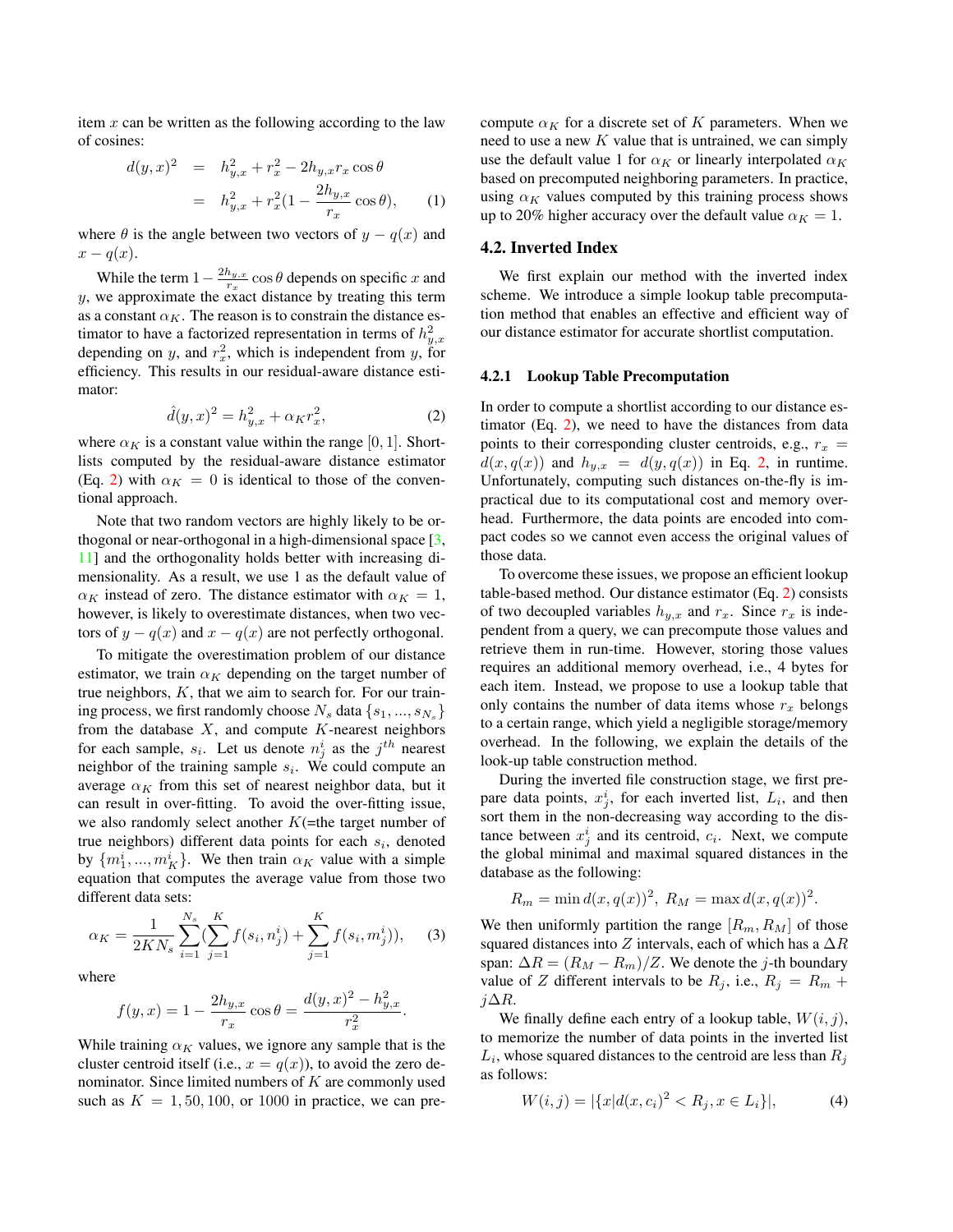<span id="page-3-5"></span>

<span id="page-3-4"></span><span id="page-3-1"></span>Figure 1. An example of our lookup table W and shortlist computation. (a) The number of data points in  $L_2$  whose distances to the centroid  $c_2$  are less than  $R_5$  is  $W(2, 5) = 24$ . (b) The number of data whose estimated distances are less than  $t_1$  (red boxes) is approximately the sum of values on the red line. When  $T = 50$ , the binary search is performed in an order of  $t_1 \rightarrow t_2 \rightarrow t_3$ .

where  $|\cdot|$  is the cardinality of the given set. Fig. [1\(a\)](#page-3-1) shows an example lookup table computed by our method.

The lookup table W has  $O(MZ)$  memory complexity, where  $M$  and  $Z$  are independent of the dataset size. As a result, its memory overhead can be set to be much smaller than the size of the database, while providing high performance improvement over the on-the-fly computation. For example, the overhead of the lookup table takes 64 MB for our tested benchmark consisting of 1 billion data, when we use  $M = 2^{14}$  and  $Z = 1024$ .

## 4.2.2 Shortlist Computation

We precomputed the query independent term  $r_x^2$  of our residual-aware distance estimator (Eq. [2](#page-2-1) in the lookup table W. The distances  $h_{y,x}^2$  between the query y and centroids  $q(x)$ , the query-dependent term of our distance estimator, can only be computed during the runtime. For simplicity, we introduce  $h_i^2$  to denote the squared distance between a query y and  $c_i$ , i.e.,  $h_i^2 = d(y, c_i)^2$ .

The key idea of our new shortlist computation method is to consider all the inverted list jointly by aligning them with respect to the estimated distances to the query. Before presenting our shortlist computation method, we introduce a new function,  $w(y, i, t)$ , which counts the number of data points in the inverted list  $L_i$  whose estimated distance from the query  $y$  is less than  $t$ , as the following:

<span id="page-3-2"></span>
$$
w(y, i, t) = |\{x|\hat{d}(y, x)^2 < t, x \in L_i\}|
$$
  
\n
$$
= |\{x|h_{y,x}^2 + \alpha_K r_x^2 < t, x \in L_i\}| (\because \text{Eq. 2})
$$
  
\n
$$
= |\{x|h_i^2 + \alpha_K r_x^2 < t, x \in L_i\}| (\because q(x) = c_i)
$$
  
\n
$$
= |\{x|\alpha_K r_x^2 < t - h_i^2, x \in L_i\}|
$$
  
\n
$$
= |\{x|r_x^2 < (t - h_i^2)/\alpha_K, x \in L_i\}|.
$$
 (5)

Note that Eq. [5](#page-3-2) has the same form as Eq. [4,](#page-2-2) when  $(t - h_i^2)/\alpha_K$  is replaced with  $R_j$ . To utilize the lookup table  $W(i, j)$ , we need to compute the index j, and we can approximate  $w(y, i, t)$  as follows:

$$
w(y,i,t) = W(i, \left\lceil \frac{(t - h_i^2)/\alpha_K - R_m}{\Delta R} \right\rceil). \tag{6}
$$

<span id="page-3-3"></span>Based on this equation, we can compute the number of data within a particular distance t by considering  $r_x^2$  and  $h_i^2$  terms jointly through the lookup table  $W$ . The total number of data points in all the inverted lists that are within the distance t can be computed by  $\sum_{i=1}^{K} w(y, i, t)$ . For example, in Fig.  $1(b)$  the number of data points which are within the distance  $t_1$  is computed by summing numbers on the red line.

When a query  $y$  is given at runtime, we first compute and store  $h_i^2$  for all the  $c_i$ . We then estimate the optimal threshold  $t$  of the estimated distance that meets a given shortlist size T. Since elements in each row of  $W(i, \cdot)$  are arranged in the non-decreasing order, the column-wise sum in the table  $W$  has also the non-decreasing order. Therefore,  $w(y, i, t)$  is also non-decreasing as we increase the value of  $t$ . Thanks to this simple property, we can use binary search to find an appropriate threshold  $t$  efficiently. The binary search for  $t$  is performed within the range of  $[\min h_i^2 + \alpha_K R_m, \max h_i^2 + \alpha_K R_M]$ . We stop the search when we found the largest  $t$  value that satisfies the inequality:  $T \le \sum_{i=1}^K w(y, i, t)$ .

The final shortlist is constructed by collecting  $w(y, i, t)$ data points from an inverted list  $L_i$  that have smaller estimated distances than the threshold found by the binary search (Fig. [1\)](#page-3-4).

Our method performs a column-wise sum on the lookup table W and the binary search among  $Z$  intervals. As a result, our cost is  $O(M \log Z)$ . In practice  $Z = 1024$ provides a good balance between the speed and accuracy (Sec. [5.2\)](#page-6-0).

# <span id="page-3-0"></span>4.3. Inverted Multi-Index

The inverted multi-index (IMI) [\[1\]](#page-8-1) supports exponentially increasing number of inverted lists. Although we can directly use the method described in Sec. [4.2](#page-2-0) for the IMI, it can become inefficient in terms of memory and computation cost due to the large number of inverted lists. Thus, we propose a shortlist selection method tailored to the IMI with our residual-aware distance estimator.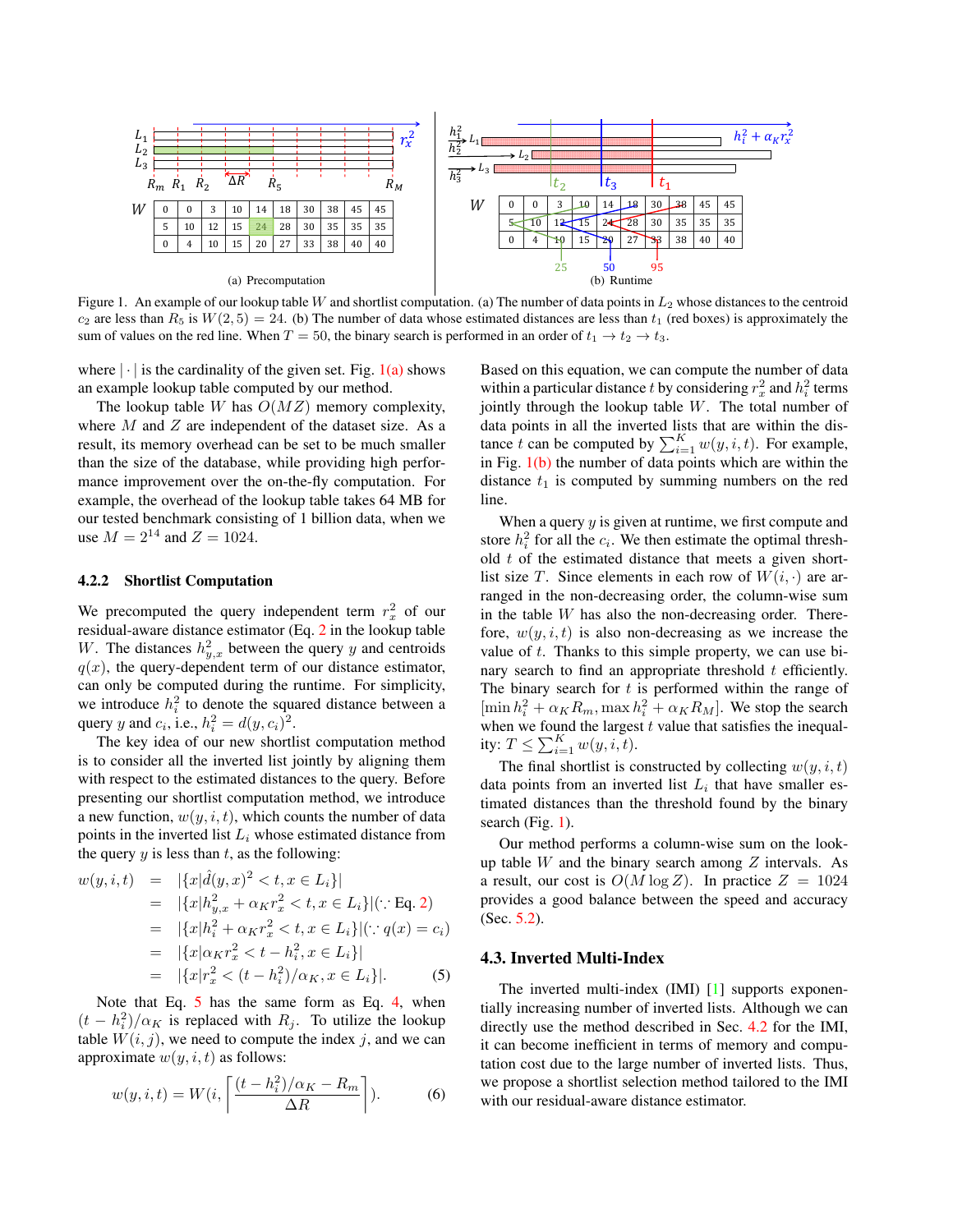<span id="page-4-3"></span>

<span id="page-4-2"></span>Figure 2. An example of our multi-index structure and shortlist computation. (a) An index in a subspace is a pair of a cluster ID and a quantized residual distance ID. The representative residual distances are pre-computed since they are independent from the query. (b) The distances from a query to centroids  $h_{k,i}^2$  are computed. Based on  $h_{k,i}^2$  the distances to indices in  $k^{th}$  subspace  $\tilde{d}_{k,i,j}^2 = h_{k,i}^2 + \alpha_{K,k} \bar{r}_{k,i,j}^2$ computed (blue values). In this example,  $\alpha_{K,k}$  is 1 for simplicity. The indices in each subspace are sorted. We traverse the table in order of estimated distance by using the multi-sequence algorithm [\[1\]](#page-8-1).

#### 4.3.1 Indexing Structure

IMI decomposes a vector x to  $x = [x^1 \ x^2]$ , where  $x^1, x^2 \in$  $\mathbb{R}^{D/2}$  are in the 1<sup>st</sup> and  $2^{nd}$  subspaces. Cluster centroids  $c_i^1$  and  $c_i^2$  are defined in the 1<sup>st</sup> and 2<sup>nd</sup> subspaces (*i* =  $1, \ldots, M$ ), respectively. Let us redefine terms used for the inverted index (Sec. [4.2\)](#page-2-0) to the  $k^{th}$  subspace:  $q^{k}(x^{k}) =$  $\mathop{\rm argmin}_{c_i^k} d(x^k, c_i^k), r_{x,k} = d(x^k, q^k(x^k)), \text{ and } h_{k,i} =$  $d(y^k, c_i^k)$ .

For our method built on top of IMI, we partition  $i^{th}$  cluster in the  $k^{th}$  subspace,  $X_i^k = \{x^k | q^k(x^k) = c_i^k\}$ , according to the residual distances  $r_{x,k}$ . Each cluster  $X_i^k$  is then decomposed into P partitions  $X_{i,1}^k$ , ...,  $X_{i,P}^k$  with residual distance boundaries,  $R_{i,j}^k$ :

$$
X_{i,j}^k = \{x^k | R_{i,j-1}^k \le r_{x,i}^k < R_{i,j}^k, x^k \in X_i^k\}.
$$

The residual distance boundaries  $R_{i,j}^k$  are determined to divide the data equally into P partitions. Note that  $R_{i,0}^k$  and  $R_{i,P}^k$  are set to the min and max values in their subspaces, respectively. We use a pair of a cluster ID  $i$  and a distance ID  $j$ ,  $(i, j)$ , as the index of a subspace.

An inverted list in our multi-index is then defined by two indices:

$$
L[(i_1,j_1),(i_2,j_2)] = \{x|x^1 \in X^1_{i_1,j_1}, x^2 \in X^2_{i_2,j_2}\},\quad (7)
$$

where,  $i_1$  and  $i_2$  are cluster IDs in 1<sup>st</sup> and 2<sup>nd</sup> subspaces, respectively. Also,  $j_1$  and  $j_2$  are the quantized distance IDs.

#### 4.3.2 Shortlist Computation

Our residual-aware distance estimator Eq. [2](#page-2-1) is extended to the inverted multi-index as the following:

<span id="page-4-0"></span>
$$
\hat{d}(y,x)^2 = d(y^1, q^1(x^1))^2 + \alpha_{K,1}r_{x,1}^2
$$
  
+
$$
+d(y^2, q^2(x^2))^2 + \alpha_{K,2}r_{x,2}^2,
$$
 (8)

where,  $\alpha_{K,k}$  is computed in the  $k^{th}$  subspace, in the same manner described in Sec. [4.1.](#page-1-0)

Storing  $r_{x,k}^2$  values or computing them in the querying

stage is impractical, as the case for the inverted list. We could also use our lookup table method for the multi-index. Nonetheless, this approach might generate a scalability issue for the multi-index, since our search space with the lookup table grows exponentially as we have more subspaces.

Instead, we propose to a representative residual distance for each partition for the multi-index. A representative residual distance,  $\bar{r}_{k,i,j}$ , for an index  $(i, j)$  in the  $k^{th}$  subspace regarding to a partition  $X_{i,j}^k$  is defined by the average of residual distances of data within  $X_{i,j}^k$  as the following:

<span id="page-4-1"></span>
$$
\bar{r}_{k,i,j} = \frac{\sum r_{x,k}}{|X_{i,j}^k|}, \text{ for } x^k \in X_{i,j}^k.
$$
 (9)

We then derive a residual-aware distance estimator for our multi-index scheme for a query y and a data point  $x \in$  $L[(i_1, j_1), (i_2, j_2)]$  based on Eq. [8](#page-4-0) and Eq. [9:](#page-4-1)

$$
\tilde{d}(y,x)^2 = \underbrace{h_{1,i_1}^2 + \alpha_{K,1} \bar{r}_{1,i_1,j_1}^2}_{\tilde{d}_{1,i_1,j_1}^2} + \underbrace{h_{2,i_2}^2 + \alpha_{K,2} \bar{r}_{2,i_2,j_2}^2}_{\tilde{d}_{2,i_2,j_2}^2}.
$$
 (10)

The squared distance between  $y^k$  and an index  $(i, j)$  in  $k^{th}$ subspace is denoted by  $\tilde{d}_{k,i,j}^2$  as indicated in the above equation.

When a query  $y$  is given at runtime, we first compute squared distances between the query  $y$  and cluster centroids  $h_{1,i}^2$  and  $h_{2,i}^2$ . We then fetch precomputed values of  $\alpha_{K,k}$  and  $\bar{r}^2_{k,i,j}$  values, and compute the distances to all the indices as:  $\tilde{d}_{k,i,j}^2 = h_{k,i}^2 + \alpha_{K,k} \bar{r}_{k,i,j}^2$  in each subspace with a minor computational cost; *i.e.*  $2M$  addition operation, where  $M$  is the number of indices in each subspace. We then sort the indices in each subspace separately according to the computed distances  $\tilde{d}_{k,i,j}^2$ . Once the indices are sorted, we traverse the multi-index structure in the non-decreasing order of the estimated distances to select  $T$  search result candidates as the shortlist. We utilize the multi-sequence algorithm [\[1\]](#page-8-1) based on a priority queue. Our multi-index structure and shortlist computation method is illustrated in Fig. [2.](#page-4-2)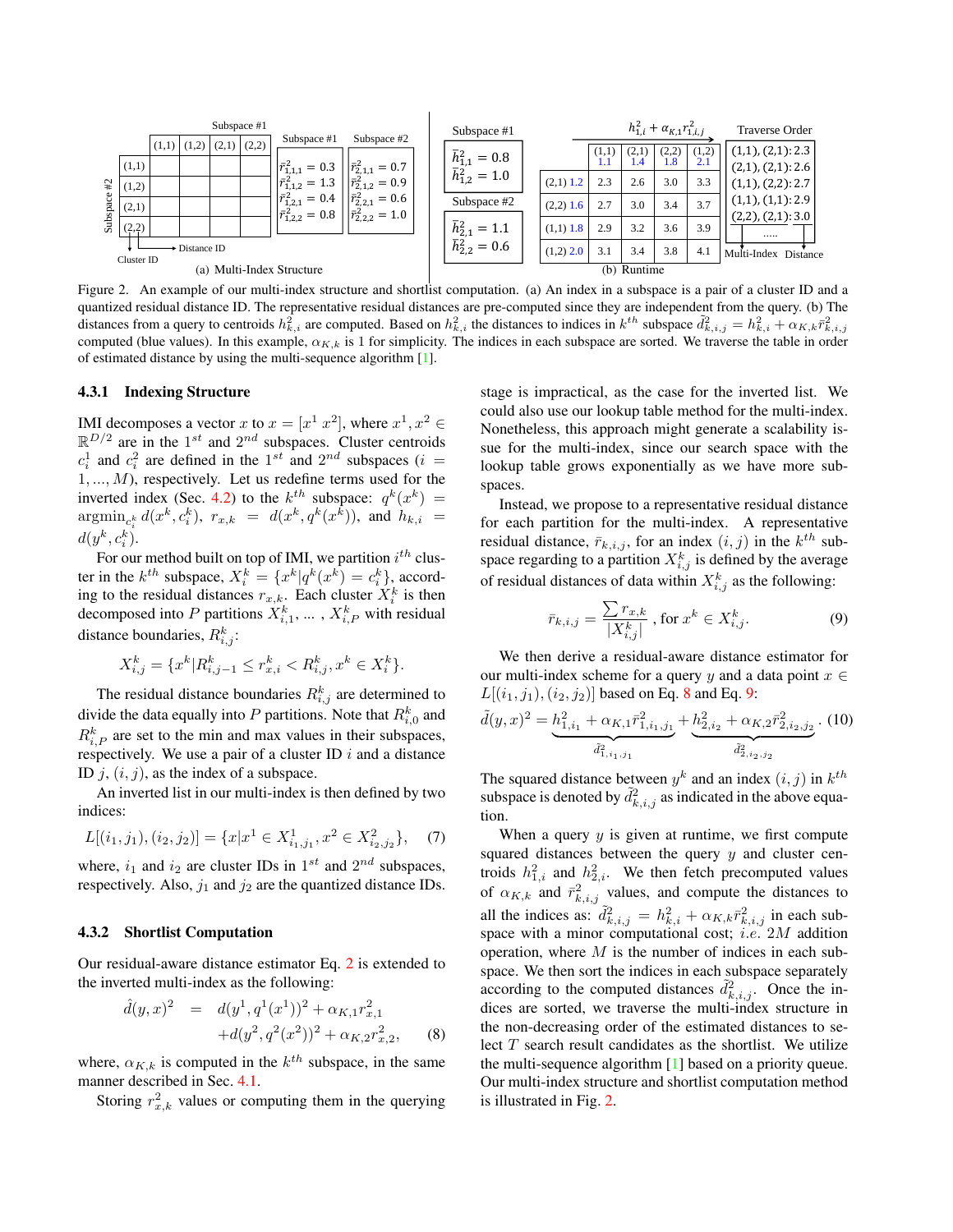<span id="page-5-2"></span>

<span id="page-5-1"></span>Figure 3. Experimental results on SIFT-1M, GIST384-1M, GIST960-1M, VLAD2K-1M, VLAD8K-1M, and CNN-1M when the number of true neighbors  $K = 100$ .

Note that the representative residual distance method can also be applied to the inverted index (Sec. [4.2\)](#page-2-0). Nonetheless, for the inverted index case, the lookup table with the binary search algorithm works better, even when we need to compute a large shortlist for the inverted index.

# <span id="page-5-0"></span>5. Evaluation

We use the following datasets:

- **SIFT-1M** and **SIFT-1B**: BigANN dataset [\[14\]](#page-8-0). 1 million and 1 billion of 128-dimensional SIFT features.
- GIST384-1M and GIST384-80M: Tiny Images  $[25]$ . 1 and 80 million of 384-dimensional GIST descriptors.
- GIST960-1M: BigANN dataset [\[14\]](#page-8-0). 1 million of 960-dimensional GIST descriptors.
- VLAD2K-1M and VLAD8K-1M: 1 million of 2048 and 8192-dimensional VLAD descriptors [\[15\]](#page-8-11).
- CNN-1M and CNN-11M: 1 and 11 million of 4096 dimensional image features from the last fully connected layer (fc7) in the CNN [\[18\]](#page-8-12).
- S-VLAD2K-1B: 1 billion of 2048-dimensional synthetic VLAD descriptors. Each VLAD descriptor is synthesized with 1000 randomly sampled SIFT features from SIFT-1B.

For all the datasets, we have 1000 queries disjoint from the retrieval databases.

# 5.1. Protocol

We evaluate the performance of different methods based on the accuracy of the shortlist as a function of shortlist size T. The accuracy is measured by recall, i.e. how many true neighbors are included in the shortlist.

We compare our method against the conventional shortlist computation method (Sec. [3\)](#page-1-1) that is commonly used in [\[14,](#page-8-0) [1,](#page-8-1) [7\]](#page-8-5). We represent our proposed shortlist selection method as Ours. Each shortlist selection method is combined with three different inverted indexing schemes as follows:

- II: Inverted Index  $[14]$ .
- **IMI**: Inverted Multi-Index [\[1\]](#page-8-1).
- **OIMI**: Optimized Inverted Multi-Index [\[7\]](#page-8-5).
- **BDH**: Bucket Distance Hashing [\[13\]](#page-8-7)
- II+Ours: Our method combined with II.
- IMI+Ours: Our method combined with IMI.
- OIMI+Ours: Our method combined with OIMI.

We use 100K and 1M randomly sampled training data to train indexing methods for 1M and 1B dataset respectively. We use 500 randomly chosen samples  $(N_s \text{ in Sec. } 4.1)$  $(N_s \text{ in Sec. } 4.1)$ from each dataset to train  $\alpha_K$  values. For example, the trained  $\alpha_{100}$  values for GIST960-1M, VLAD2K-1M, and VLAD8K-1M are 0.58, 0.80, and 0.92 respectively. We also use  $Z=1024$  for II+Ours for all the experiments.

For IMI+Ours and OIMI+Ours, we use the number of partitions of each cluster to be two, i.e.,  $P=2$ , and  $M=M_{imi}/2$ , where  $M_{imi}$  is the number of clusters used for IMI and OIMI, to set ours to have the same number of inverted lists with IMI and OIMI for a fair comparison. We also tested other settings such as  $(P=4, M=M_{imi}/4)$ , and found that these two settings show slightly varying performance across different benchmarks. For all the tests shown in this paper, we report results with  $(P=2, M=M_{imi}/2)$ .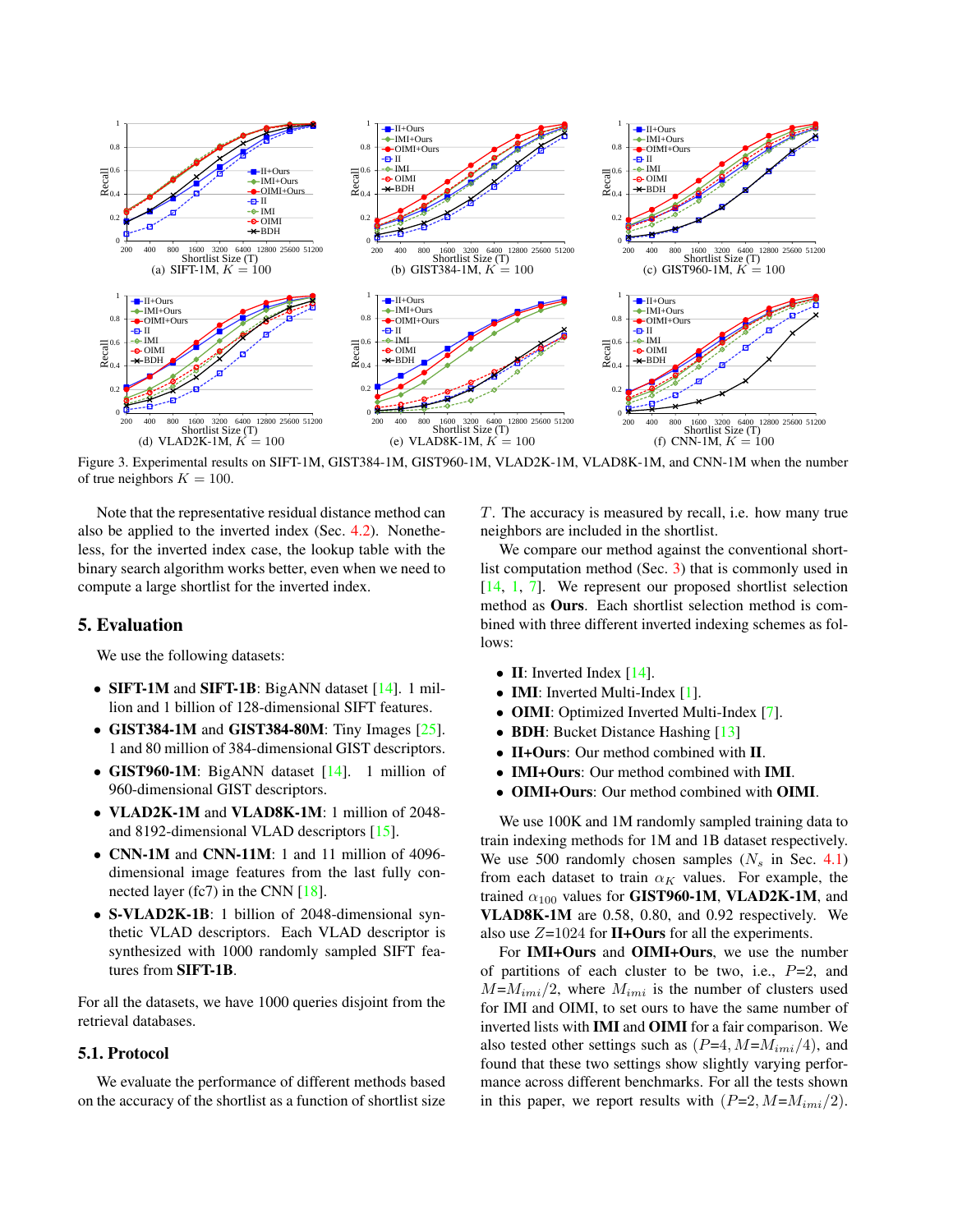

<span id="page-6-2"></span>Figure 4. Experimental results on GIST960-1M and VLAD8K-1M, and CNN-1M when the number of true neighbors  $K = 1$  and 1000.

| Time (ms)   | <b>GIST960</b> | <b>VLAD2K</b> | <b>VLAD8K</b> | <b>CNN</b>              |
|-------------|----------------|---------------|---------------|-------------------------|
| $II+Ours$   | 0.37, 0.63     | 0.64, 0.82    | 3.48, 3.78    | 1.40, 1.63              |
| П           | 0.33, 0.57     | 0.60, 0.75    | 3.33, 3.50    | 1.34, 1.52              |
| IMI+Ours    | 0.34, 1.61     | 0.47, 2.24    | 1.92, 2.75    | 0.77, 1.93              |
| <b>IMI</b>  | 0.49, 2.79     | 0.78, 2.67    | 3.43, 3.54    | $\overline{1.51, 3.32}$ |
| OIMI+Ours   | 0.45, 3.50     | 0.87, 3.96    | 10.9, 11.4    | 2.75, 6.25              |
| <b>OIMI</b> | 0.63, 4.15     | 0.99, 4.19    | 13.9, 15.0    | 4.30, 7.35              |
| <b>BDH</b>  | 0.09, 3.43     | 0.14, 5.19    | 0.12, 4.42    | 0.08, 3.60              |

<span id="page-6-1"></span>Table 1. This table shows the shortlist computation times. The first and second are times for the shortlist size  $T = 800$  and  $T =$ 51200, respectively.

Note that when a parameter  $M$  is specified,  $\mathbf{II}$  and  $\mathbf{II}$ +Ours have M inverted lists, while **IMI**, **OIMI**, **IMI+Ours**, and **OIMI+Ours** have  $M^2$  inverted lists.

All the methods are implemented in the C++ (Intel Compiler and its MKL is used for the faster performance). We conduct the experiments on a machine that consists of 2 Xeon E5-2690 CPUs and 256GB main memory. We use a single thread when measuring the computational time.

## <span id="page-6-0"></span>5.2. Results

Fig. [3](#page-5-1) shows the accuracy of shortlists retrieved by the tested methods on six different benchmarks consisting of 1 million high-dimensional data, when the number of true neighbors K is 100. We use  $P=4$  and  $C = 2^{24}$  for **BDH**, and  $M=1024$  for all the other methods. Our shortlist selection method Ours improved all the baselines II, IMI, and OIMI on GIST384-1M, GIST960-1M, VLAD2K-1M, VLAD8K-1M, and CNN-1M benchmarks, and provided comparable accuracy on SIFT-1M. For instance, our method collected 103%, 126%, and 90% more true neighbors compared to II, IMI, and OIMI on VLAD8K-1M, respectively, when  $T=12800(=1.28\%$  of the benchmark size). Moreover, the performance gain by combining Ours becomes larger with higher dimensional data (GIST384-1M vs GIST960-1M, and VLAD2K-1M vs VLAD8K-1M). This result is achieved, mainly because our distance estimator works well even with high-dimensional cases, while employed quantization methods deteriorate with those cases.

While our method shows higher accuracy over other techniques, we also analyze the computational time for different methods. Table [1](#page-6-1) reports the computation time to collect shortlists. II+Ours shows similar computation times with II. On the other hand, IMI+Ours are faster, 173%, 119%, 28%, and 72%, over IMI in GIST960- 1M, VLAD2K-1M, VLAD8K-1M, and CNN-11M, respectively. Similarly, OIMI+Ours shows 118%, 6%, 32%, and 17% higher performance over OIMI in those datasets. The speedup comes mainly from the smaller number of centroids of our method combined with the multi-index.

We report the results with respect to the number of true neighbors  $K$ , since the desired number of neighbors can vary depending on applications. Fig. [4](#page-6-2) shows the accuracy of shortlists on GIST960-1M and VLAD8K-1M dataset, when  $K=1$  and  $K=1000$ . The accuracy improvement over the baseline is larger with larger  $K$ . This trend confirms the merits of our shortlist collection method based on the novel distance estimator against the baseline, which relies only on the distance between the query and the centroids.

Fig.  $5(a)$  shows the results of II and II+Ours on CNN-11M with three different numbers of inverted lists  $M =$ 1024, 2048, and 8192, when  $K = 100$ . II+Ours consistently provides performance improvements over II for all the tested  $M$ . Moreover, **Ours+II** using 1024 inverted lists provides almost identical recall rates with II using 8192 inverted lists.

We now report results with large-scale datasets: GIST384-80M and two one billion descriptors of SIFT-1B and S-VLAD2K-1B. Unfortunately, we were unable to collect one billion images for the high-dimensional VLAD dataset. Instead, we construct the synthetic one, S-VLAD2K-1B, as described earlier. Table [2](#page-7-1) show results with different methods. In those large-scale experiments, we used  $M=2^{12}$ ,  $M=2^{14}$ , and  $M=2^{14}$  for **GIST384-80M**, SIFT-1B, and S-VLAD2K-1B, respectively. The results on GIST384-80M and SIFT-1B have similar trends to their corresponding 1M dataset. II+Ours identified more accurate shortlists over II, and IMI+Ours provided a higher or comparable accuracy with a faster performance compared to IMI.

Note that our method works better with higher dimensional data as shown in Fig. [3.](#page-5-1) In a similar trend, our method tested with S-VLAD2K-1B outperformed the baselines, but its improvement looks marginal compared to re-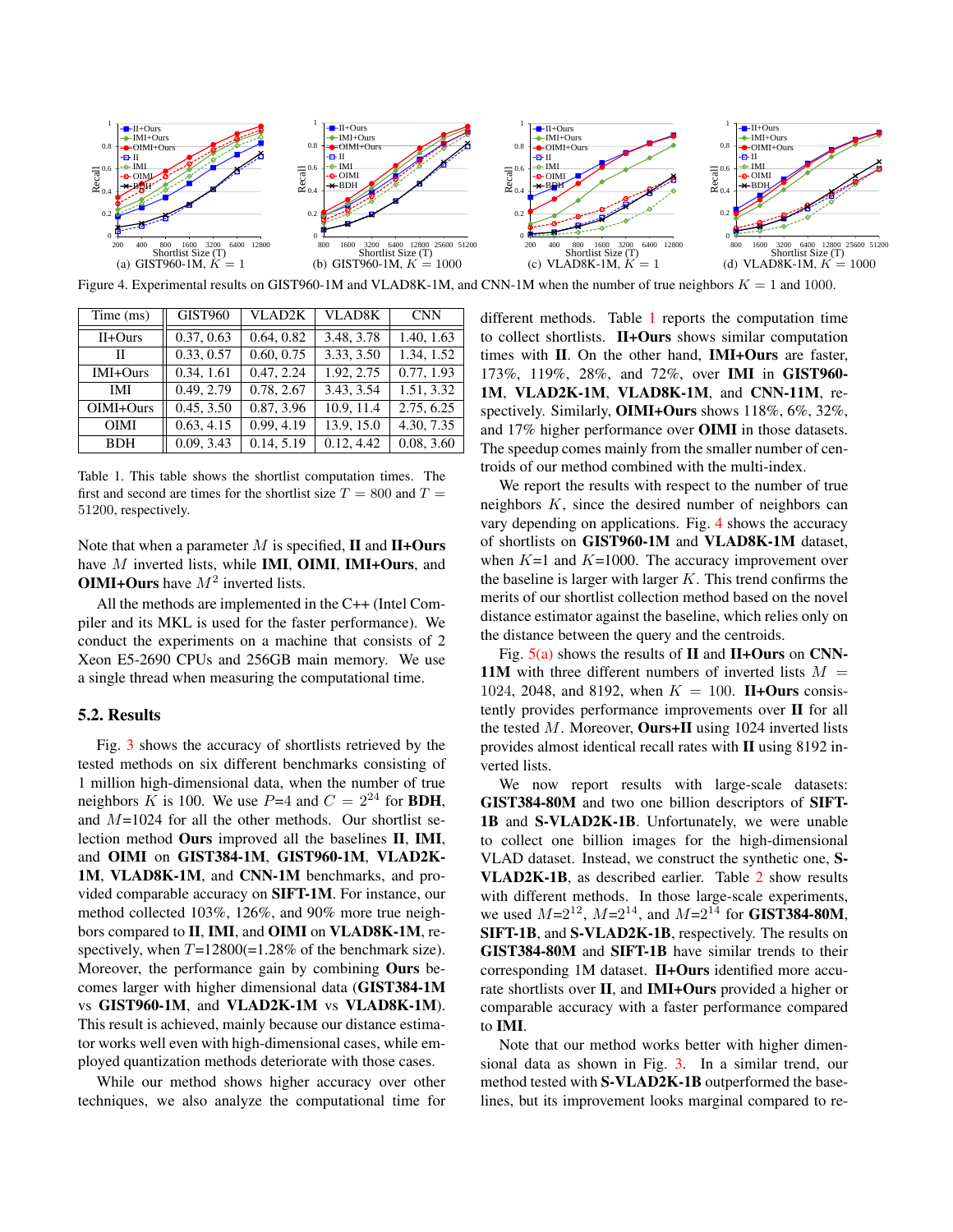<span id="page-7-4"></span>

| <b>GIST384-80M</b> |                |              |              |              |              |              |              |  |  |  |
|--------------------|----------------|--------------|--------------|--------------|--------------|--------------|--------------|--|--|--|
| S.List.Size T      | 1 <sub>K</sub> | 5K           | 10K          | 50K          | 100K         | 500K         | 1M           |  |  |  |
| $II+Ours$          | 0.053/0.91     | 0.134 / 0.93 | 0.195/0.96   | 0.412 / 1.15 | 0.534/1.29   | 0.805 / 2.71 | 0.890 / 4.48 |  |  |  |
| П                  | 0.009 / 0.76   | 0.043/0.77   | 0.081 / 0.80 | 0.276/0.92   | 0.397 / 1.12 | 0.721/2.56   | 0.837 / 4.23 |  |  |  |
| IMI+Ours           | 0.087 / 2.42   | 0.210 / 2.28 | 0.307 / 2.39 | 0.571/2.79   | 0.705 / 3.01 | 0.928 / 7.01 | 0.976 / 11.7 |  |  |  |
| IMI                | 0.066 / 2.77   | 0.184 / 2.81 | 0.270 / 2.89 | 0.533 / 3.33 | 0.658 / 3.90 | 0.890 / 9.12 | 0.949/15.0   |  |  |  |
| SIFT-1B            |                |              |              |              |              |              |              |  |  |  |
| S.List.Size T      | 1K             | 10K          | 50K          | 100K         | 500K         | 1M           | 10M          |  |  |  |
| $II+Ours$          | 0.025/2.54     | 0.123/2.61   | 0.320 / 2.84 | 0.461 / 3.06 | 0.798 / 4.44 | 0.891 / 6.43 | 0.998 / 32.3 |  |  |  |
| H                  | 0.005 / 2.20   | 0.048 / 2.23 | 0.234 / 2.35 | 0.388 / 2.51 | 0.763 / 3.52 | 0.872 / 5.70 | 0.996 / 28.2 |  |  |  |
| IMI+Ours           | 0.159 / 28.1   | 0.509 / 28.1 | 0.788 / 28.2 | 0.894 / 29.3 | 0.969 / 35.9 | 0.992 / 42.4 | 0.999 / 319  |  |  |  |
| IMI                | 0.167 / 29.7   | 0.517 / 31.3 | 0.792 / 31.4 | 0.900 / 39.0 | 0.971/42.7   | 0.994/69.2   | 0.999 / 365  |  |  |  |
| S-VLAD2K-1B        |                |              |              |              |              |              |              |  |  |  |
| S.List.Size T      | 1 <sub>K</sub> | 10K          | 50K          | 100K         | 500K         | 1M           | 10M          |  |  |  |
| $II+Ours$          | 0.001 / 15.4   | 0.004 / 15.7 | 0.013 / 16.0 | 0.019/16.6   | 0.054 / 17.4 | 0.082 / 18.8 | 0.298 / 43.4 |  |  |  |
| П                  | 0.000 / 15.1   | 0.001 / 15.2 | 0.004 / 15.5 | 0.009/16.3   | 0.034 / 16.9 | 0.057 / 17.5 | 0.242/40.3   |  |  |  |
| IMI+Ours           | 0.002 / 35.3   | 0.010 / 35.7 | 0.031 / 36.9 | 0.045/42.4   | 0.129/50.6   | 0.182 / 58.7 | 0.506 / 288  |  |  |  |
| IMI                | 0.001 / 45.2   | 0.009/46.9   | 0.027/47.1   | 0.040 / 51.5 | 0.109/60.6   | 0.158 / 63.8 | 0.461 / 304  |  |  |  |

<span id="page-7-1"></span>Table 2. Experimental results on GIST384-80M, SIFT-1B, and S-VLAD2K-1B, when  $K = 100$ . In each cell, the first and second values are a recall and computation time (in ms), respectively.



<span id="page-7-0"></span>Figure 5. (a) This figure shows an experimental result on CNN-11M dataset with three different numbers of inverted lists, when  $K = 100$ . The number in brackets indicates the number of inverted lists  $M$ . Note that 1K is equal to 1024. (b) This figure shows the difference between real VLAD (VLAD2K-1M) and synthetic VLAD (S-VLAD2K-1M).

sults on **VLAD2K-1M**. We would like to point out that this is mainly due to the nature of the synthetic dataset, not a scalability issue of our method. In order to explain this, we provide an experimental support that shows the difference between real and synthetic data (Fig.  $5(b)$ ). As can be seen, the performance improvement using our method with a real 1 M dataset is much higher than that with a synthetic 1 M dataset. Based on this support, we expect that our method can provide higher improvements on a real dataset compared with those observed with S-VLAD2K-1B.

Results with re-ranking: We report the results with reranking in Fig. [6.](#page-7-3) In the experiments with re-ranking, we utilized 64 bits OPQ codes [\[6\]](#page-8-6) for all tested methods except IVFADC [\[14\]](#page-8-0) that uses PQ. Three methods based on the II (II, II+Ours, IVFADC) use residual vectors. The results confirm that for fixed encoding and shortlist size, shortlist accuracy is pivotal to end-to-end retrieval accuracy.



<span id="page-7-3"></span><span id="page-7-2"></span>Figure 6. Results with re-ranking when  $K = 100$  and  $T = 12800$ .

# 6. Conclusion

We have presented a novel shortlist selection algorithm for large-scale, high-dimensional approximate K-nearest neighbor search. The proposed method utilizes the residualaware distance estimator that considers the residual distances of the data to their corresponding quantized centroids. In order to efficiently select a given size of the shortlist, we proposed effective pre-computation schemes for the inverted index and multi-index with a minor memory overhead. We have tested the proposed algorithm combined with the inverted index and inverted multi-index on largescale benchmarks, and found that our method significantly improves the accuracy of shortlists over the prior methods with comparable or lower computational costs.

# Acknowledgements

We would like to thank anonymous reviewers for constructive comments. S.-E. Yoon is a corresponding author of the paper. This work was supported by MSIP/IITP [R0126-16-1108], (MSIP) (No. 2013-067321, R0101-16- 0176).